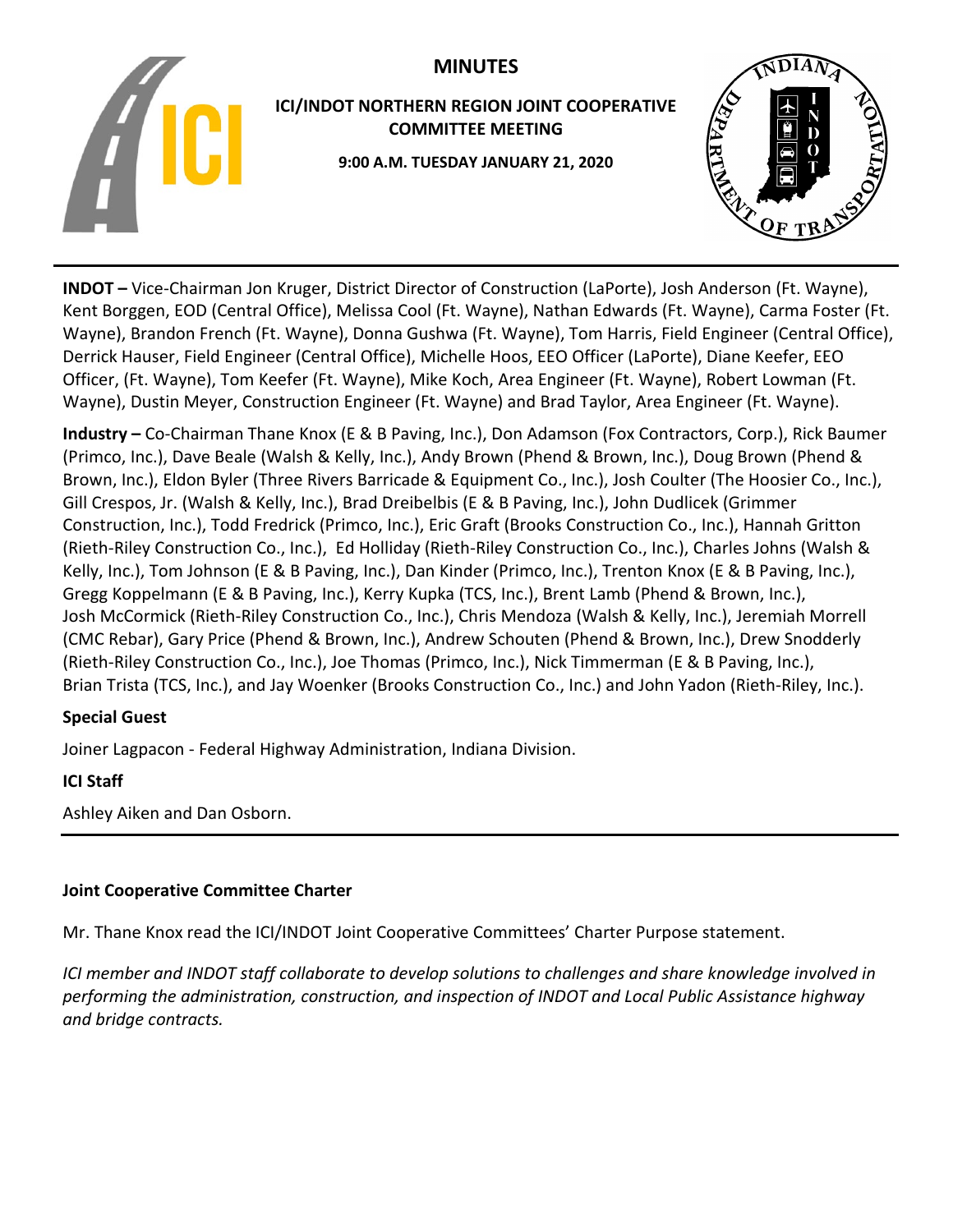ICI/INDOT Northern Region Joint Cooperative Committee Meeting Minutes for January 21, 2020 Page Two of Six

#### **WORK ZONE SAFETY**

#### **Moveable Wall**

Mr. Osborn stated that moveable wall was used for several projects in central Indiana in 2019 including resurfacing and short runs for patching. He asked committee members if moveable wall is going to be used or considered for use in Ft. Wayne or LaPorte districts in 2020.

#### **COMMENTS/QUESTIONS:**

- Mr. Trista suggested the installation of permanent cross-overs to provide positive protection.
- Mr. Kruger stated that the cost of moveable wall systems is often more than traditional temporary barriers.

## **Law Enforcement Officers (LEO)**

Mr. Thane Knox stated that INDOT has recently approved a revision to the LEO Recurring Special Provision. Mr. Koch added that revisions included a LEO pre-priced unit hourly rate increase from \$34 to \$60 per hour and training requirements. Ms. Aiken stated that the results from an ICI survey were utilized as evidence to increase the hourly rate. Mr. T. Smith added that the revision includes compensation for LEO training.

#### **COMMENTS/QUESTIONS:**

- Mr. Thane Knox stated that it is difficult to find available LEOs.
- Mr. Yadon questioned the amount of hours available on contracts and whether the hourly rate should be pre-priced. He added that LEOs charge contractors different rates. Mr. Kruger responded stating that the pre-priced LEO pay item eliminates potential strategic bidding for LEOs leading to more consistent utilization during construction.
- Mr. Trenton Knox asked if LEOs should be writing tickets? Mr. Kruger responded that worker protection is the primary focus and then queue protection.
- Mr. Thane Knox stated that Jason Spreen would like to know if contractors would be opposed to allowing INDOT staff to participate in contractor safety meetings or huddles. There was no opposition from industry representatives, and several stated they would welcome INDOT or consultant inspection staff. Mr. Kruger added that LaPorte staff has never been denied participation in safety meetings.
- Mr. Yadon asked the status of temporary steel barrier wall for type I (opposing traffic) applications. Mr. Fredrick stated that deflection of steel wall has been an issue. Mr. Coulter added that there are differences in steel and concrete dimensions and anchoring specifications that make the two difficult to compare equally.

## **Automated Speed Enforcement**

Mr. Osborn stated that three bills have been submitted for consideration this legislative session. He stated that there has been more momentum for automated speed enforcement in work zones than in previous years.

## **COMMENTS/QUESTIONS:**

Mr. Adamson suggested that committee members contact their state representatives to communicate support for this legislation. Mr. Osborn offered assistance to those wishing to learn how to contact their representatives.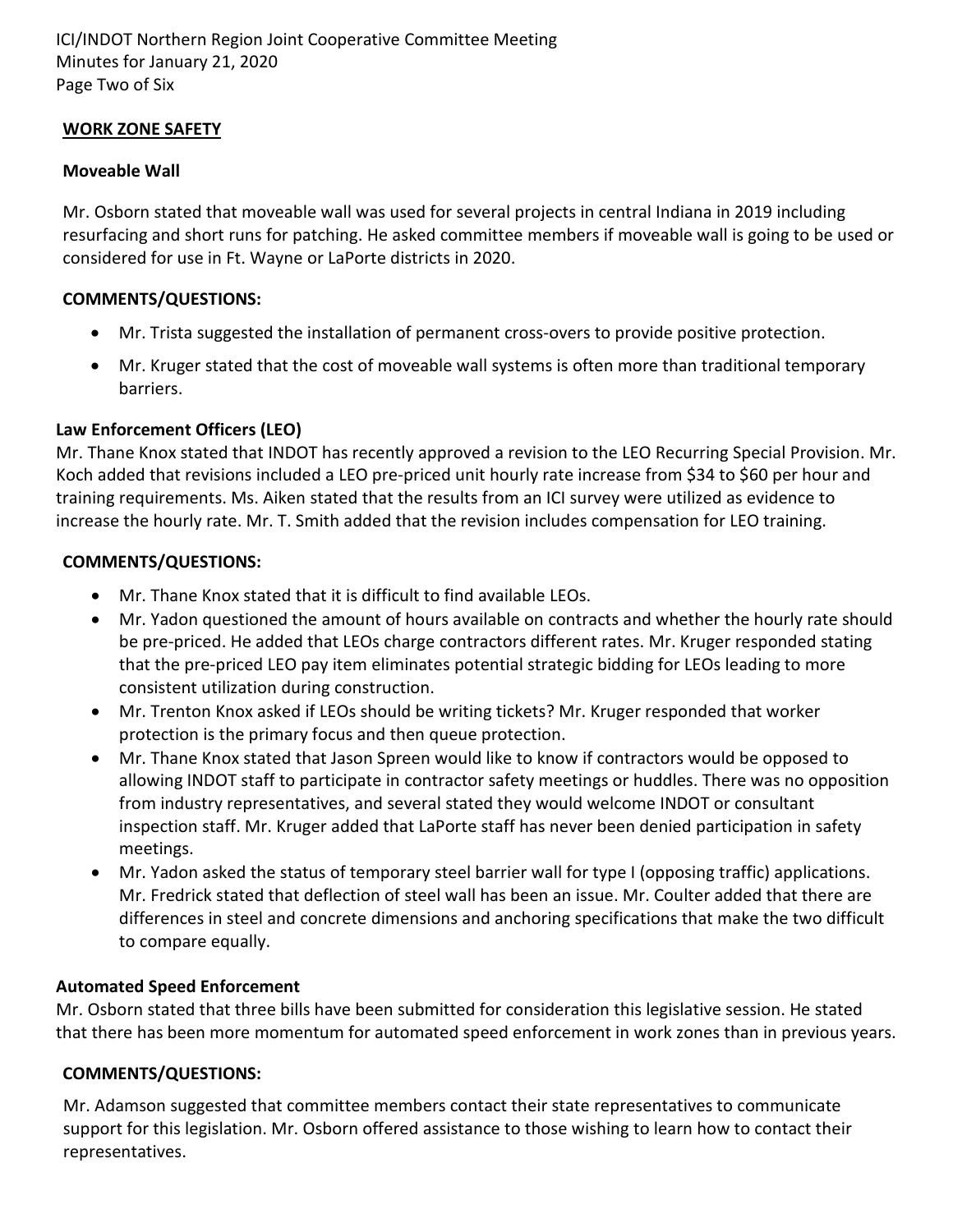## **SUBCOMMITTEE AND TOPIC UPDATES**

## **INDOT/ICI/ACEC 360 Industry Engagement – Ft. Wayne and La Porte Districts update**

Mr. Thane Knox provided a summary of the January 16, 2020 Ft. Wayne District 360 Engagement industry meeting including mentions of partnering and constructability solutions discussion. Mr. Adamson added comments about the recent meeting as well. Mr. Osborn stated that district meeting information and registration is available via the Indiana Constructors website. He also displayed the Indiana Transportation Team.org website.

#### **Bridge Subcommittee – Meeting scheduled March 12, 2020 INDOT Storm Water Management Task Group**

Mr. Osborn provided a brief overview of recent action regarding storm water management specifications. He stated that Recurring Special Provision (RSP) 205-R-636 was incorporated into the 2020 INDOT Standard Specifications book. He stated a new RSP, 205-R-706, including updated pre-priced temporary storm water pay items was approved in November 2019 and will be effective on March 1, 2020. He added that the INDOT Standards Committee already approved a revised version of RSP 205-R-706 last week including several updates. The updated RSP is scheduled to become effective June 1, 2020. He did not read all the updates but agreed to include in these minutes. See updates below.

## **General:**

- SWQCP and formal inspections not required when a contract does not have any environmental permits
- Pre-Disturbance Meeting
	- o required on contracts with SWQCP (has environmental permits)
	- o held not more than 30 days prior to land-disturbing activities
	- o no land-disturbing activities allowed prior to meeting
	- o Contractor invites relevant staff and stakeholders;
	- o Contractor, SWQM, SWQCP Developer, District Erosion Control Specialist, District Environmental Section Manager, Ecology and Waterway Permitting Specialist, and all relevant subcontractors
	- o May be waived in part or full or with written permission
	- o Should only be waived when minimal potential risk; such as a small 1-day pipeliner for an equalizer with no pump-around as it doesn't hold water regularly.
- Level 2 SWQM and SWQCP Developer No longer accepting In-Training status
- Clear posting requirements for Rule 5 contracts
- Statement to follow posting requirements for other permits
- Requires manufacturer's installation and maintenance recommendations for manufactured BMPs. Contractor must follow most restrictive manufacturer's or INDOT's specifications (or as directed)

## **Pay Items:**

- Separated SWQCP Implementation and Preparation
	- $\circ$  Stormwater Management Implementation (on any contract with temporary BMPs)
	- $\circ$  Pays for implementation of the site plan or SWQCP, inspections and SWQCP Preparation (pays for SWQCP, should be on any contract with environmental permits)
- Increased all Established Prices to reflect increased inflation and any other cost increases
- Added pay item for "Protected Resource Fence" and "Protected Resource Sign" in established pay items shown on the plans within the SWQCP, used to provide clear delineation for protected resources that have the potential to be impacted by construction operations.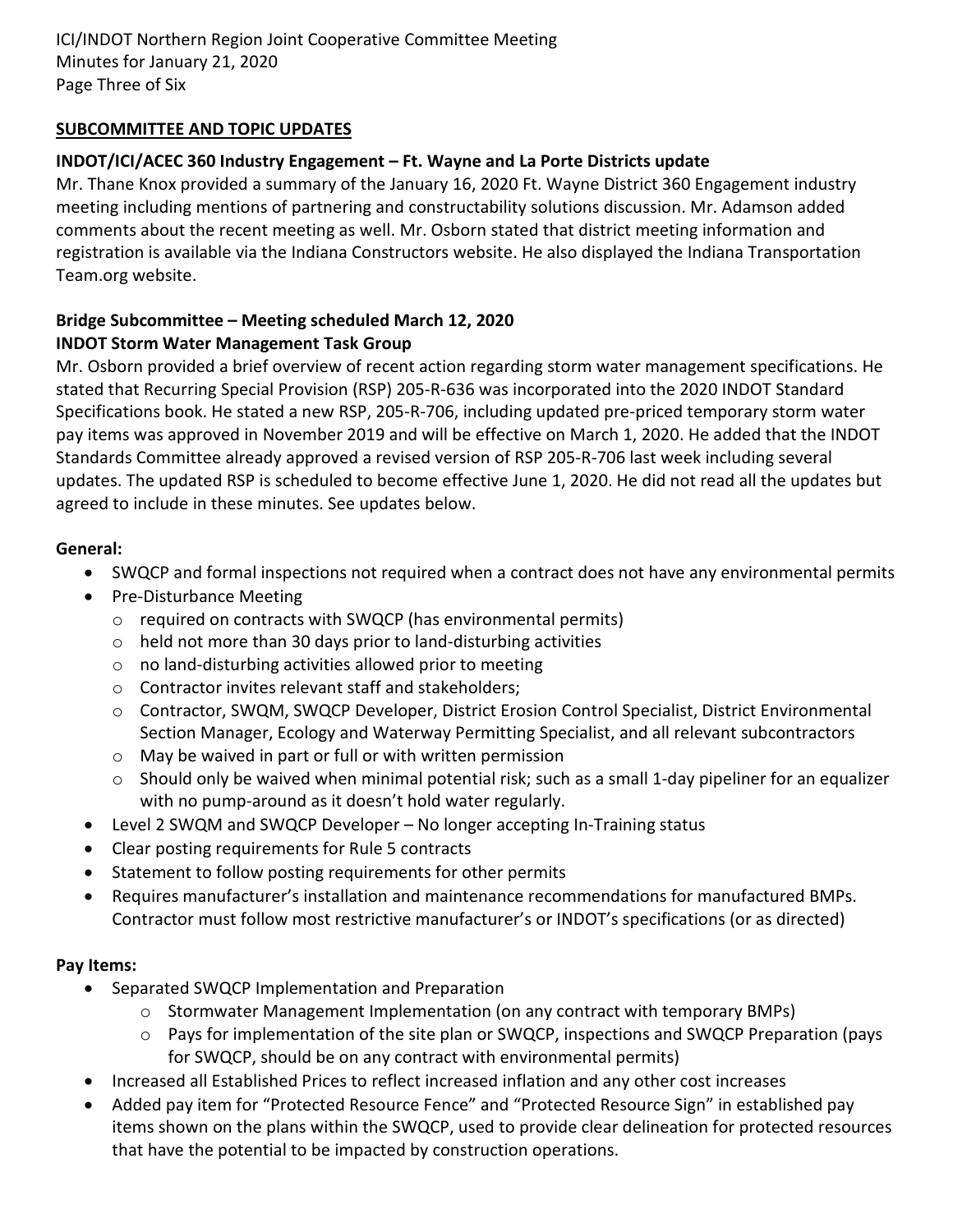ICI/INDOT Northern Region Joint Cooperative Committee Meeting Minutes for January 21, 2020 Page Four of Six

## **Quality Adjustments:**

• **No quality adjustments will accrue without prior written notification from the Engineer of the deficiency.**

#### **Emergency Deficiencies** vs **General Deficiencies**

Discharge of wastewater into hot spots Failure to install or maintain BMPs Beginning land-disturbing without SWQCP Added permit posting specifically 24 hours to fix (includes weekends/holidays) 48 hours to fix

Breaking permit conditions Not doing inspections or submitting them online

- Still allow alternate schedule if site conditions don't allow for access
- Quality adjustments \$200 per calendar day per item and stop when the deficiency is corrected, or for inspections stop when an acceptable inspection is performed
- **For unresolved emergency or general deficiencies, the Engineer may suspend work on the contract.**

#### **Inspections:**

- When inspections are required to be done by the Contractor's SWQM and submitted online:
	- $\circ$  No Permits = No SWQCP = No SWQM = No formal online inspections required
	- $\circ$  Water Quality Permits but No Rule 5 permit = Inspection once per calendar week
	- (May be waived during winter months, or when work is paused if requested in writing)
		- $\circ$  Rule 5 permit = Inspection once per calendar week + end of day following a 1/2 inch or greater rain event (Rain event can satisfy weekly inspection requirement)
- Where to inspect and when to start and stop inspections clearly defined: All work areas associated with environmental permits, including drainage areas leading to BMPs or with the potential to impact protected resources
- Working on a new application to replace our current ITAP Contractor Field Assistant

#### **CONTINUING IMPROVEMENT TOPICS**

## **Project level pay item or by "DES" line item information included in January 15 regular letting**

Mr. Kruger explained that project level pay item quantities has been a suggestion of the Northern Committee and is now available via INDOT's contract letting web page with the Notice to Bidders information.

#### **NEW TOPICS**

## **Temporary Construction Signs** (801.04) – **Basis of Payment and Measurement**

Mr. Koch and Mr. Kruger reviewed and explained current difficulties for construction field supervision and contractor staff in measurement and payment of temporary signs. Specific attention has been placed on bundled contracts when the contract documents contain small quantity or a enough for one location. The current specification, that states that "moving" of signs is included in the unit costs, is difficult to enforce in these situations. Mr. Kruger stated that he would like to take the information discussed from this meeting and discuss with his peers in upcoming INDOT staff meetings. Mr. Osborn stated that he would like for this committee to generate a framework for a solution to present at the upcoming Statewide Joint Cooperative Committee ICI-Side meeting in an effort to develop a joint Statewide solution at the May Statewide Joint Cooperative Committee meeting.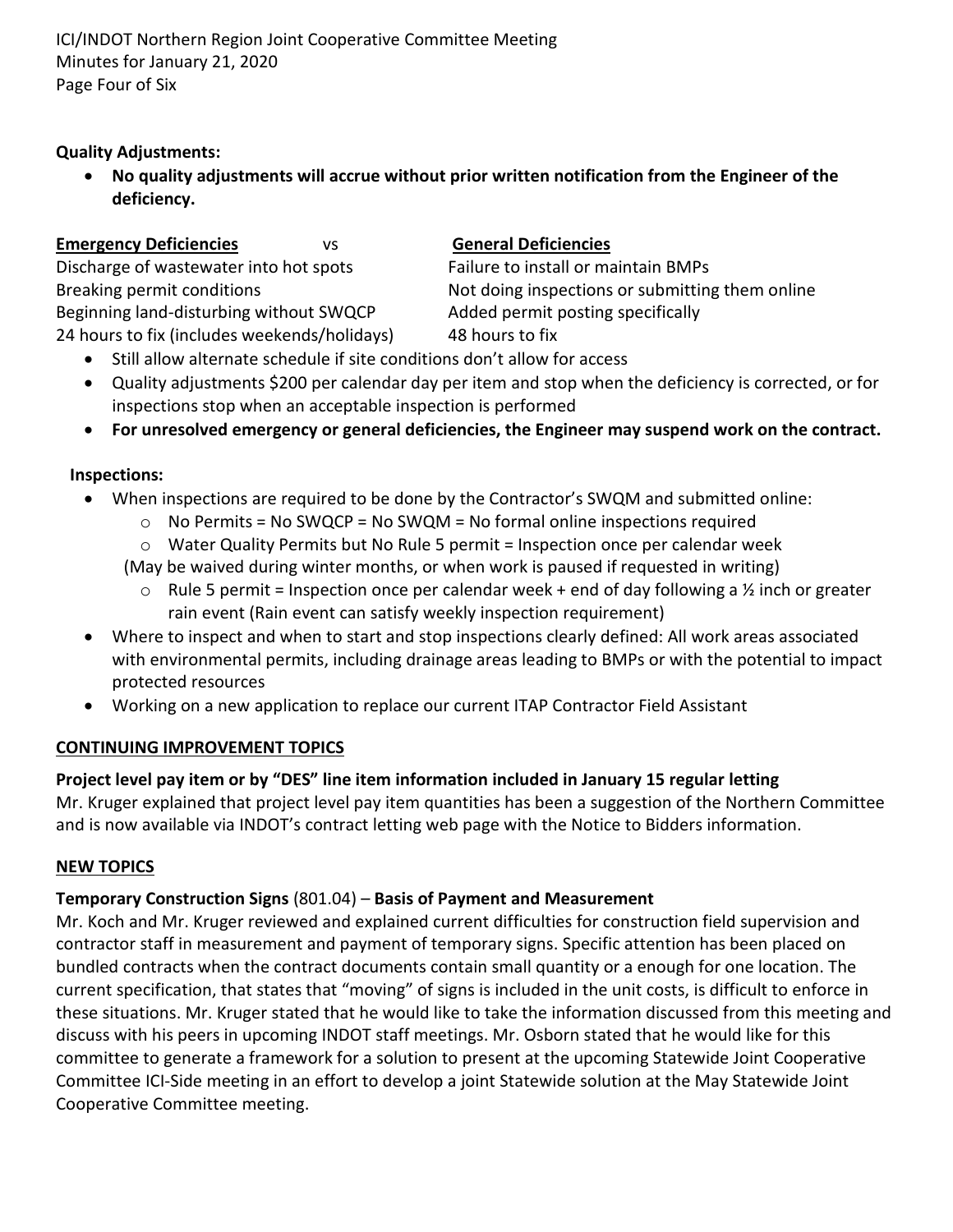ICI/INDOT Northern Region Joint Cooperative Committee Meeting Minutes for January 21, 2020 Page Five of Six

## **COMMENTS/QUESTIONS:**

- Mr. Byler suggested considering all temporary sign issues for solutions.
- Subcontractor members discussed the difficulty of bidding and estimating how a prime contractor will build or phase a project to know the estimate of the cost of moving signs.
- Several members commented that costs depend on whether partial completion is granted and whether signs need to stay up over the winter or other non-work periods.
- Additional discussion occurred about the feasibility and legality of removing signs prior to final completion. Mr. Brown stated that prime contractors must maintain owners' and contractors' liability insurance until final acceptance.

## **Trucking – Administrative and submittals requirements for DBE and non-DBE trucking**

Lease agreements shall be submitted that include the lessor's name, list of trucks to be leased (VIN), agreed upon cost and method of payment. Leased trucks must display the name and identification number of the DBE.

## **COMMENTS/QUESTIONS**

- Ms. Keefer stated that INDOT Equal Opportunity Division is providing training sessions; February 25 Indianapolis, February 26 – Seymour and March 3 – Vincennes.
- Mr. Kruger suggested proactively submitting names of potential additional or substitute DBE firms.
- Mr. Knox asked Mr. Borggren about DBE utilization change requests. Mr. Borggren stated that only seven utilization change requests out of 160 last were denied. Approved utilization change requests do not lower the contract goal. Prime contractors may not receive compensation for contract line items completed by a non-approved DBE. Trucking-related change requests (notification) should be submitted as soon as feasible. Do not submit a utilization change request after substantial completion. Include a copy of change utilization communication with the DBE-3 form. Expect a revision to the DBE-3 form due to recent payroll reporting changes that occurred in 2019.
- Mr. Brown asked about DBE-3 for MWVBE. Mr. Broggren stated that reporting for state-funded contracts is on another form through the INDOT Contracts Division.
- Mr. Adamson reported on the ongoing ICI pilot program to assist small contractors with administrative, construction and human resources consulting.
- Mr. Borggren announced that INDOT EED is reviewing the methods and tools used to calculate contract goal percentages.

## **Open Forum**

- Temporary Signage and Owners' and Contractors' Liability Coverage (OCP) Mr. Brown stated districts are providing the Final Acceptance (F.A.) letter at different points during contract close out. Ft. Wayne has not provided F.A. letters at substantial completion (S.C.) while LaPorte typically provides at S.C.
- Structure Rim Elevations in Contract Documents Mr. Dudlicek asked why INDOT does not provide structure rim elevations. The lack of elevation data has been especially difficult for roundabout projects.